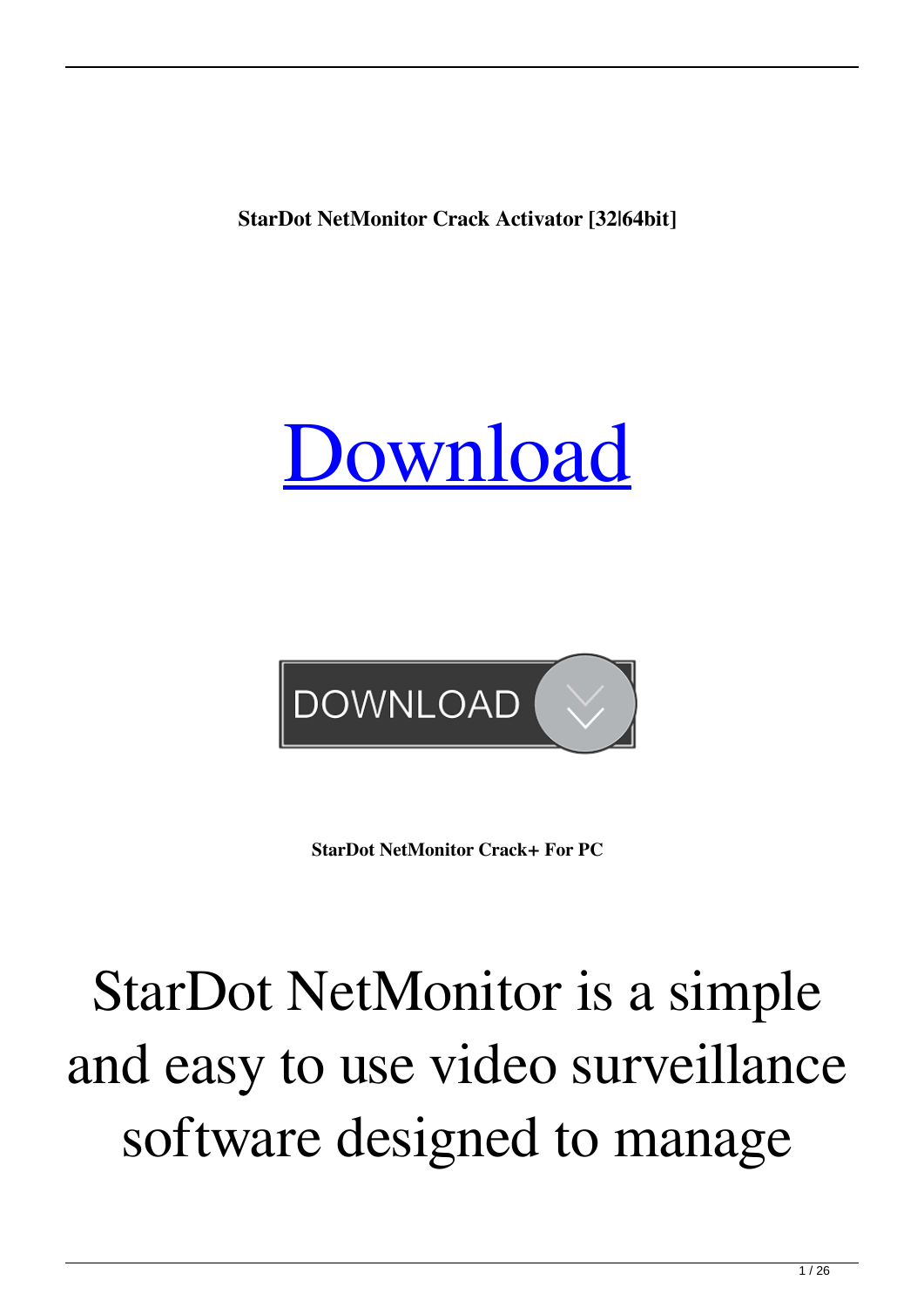personal video surveillance systems. It lets you capture, manage and view images from security cameras installed in your home or office. You can monitor security cameras from a web browser, and you can trigger an alarm when an event occurs. Camera Management This is a user-friendly application designed to give the user easy and quick access to the cameras that he is using. It has been designed to be as intuitive as possible and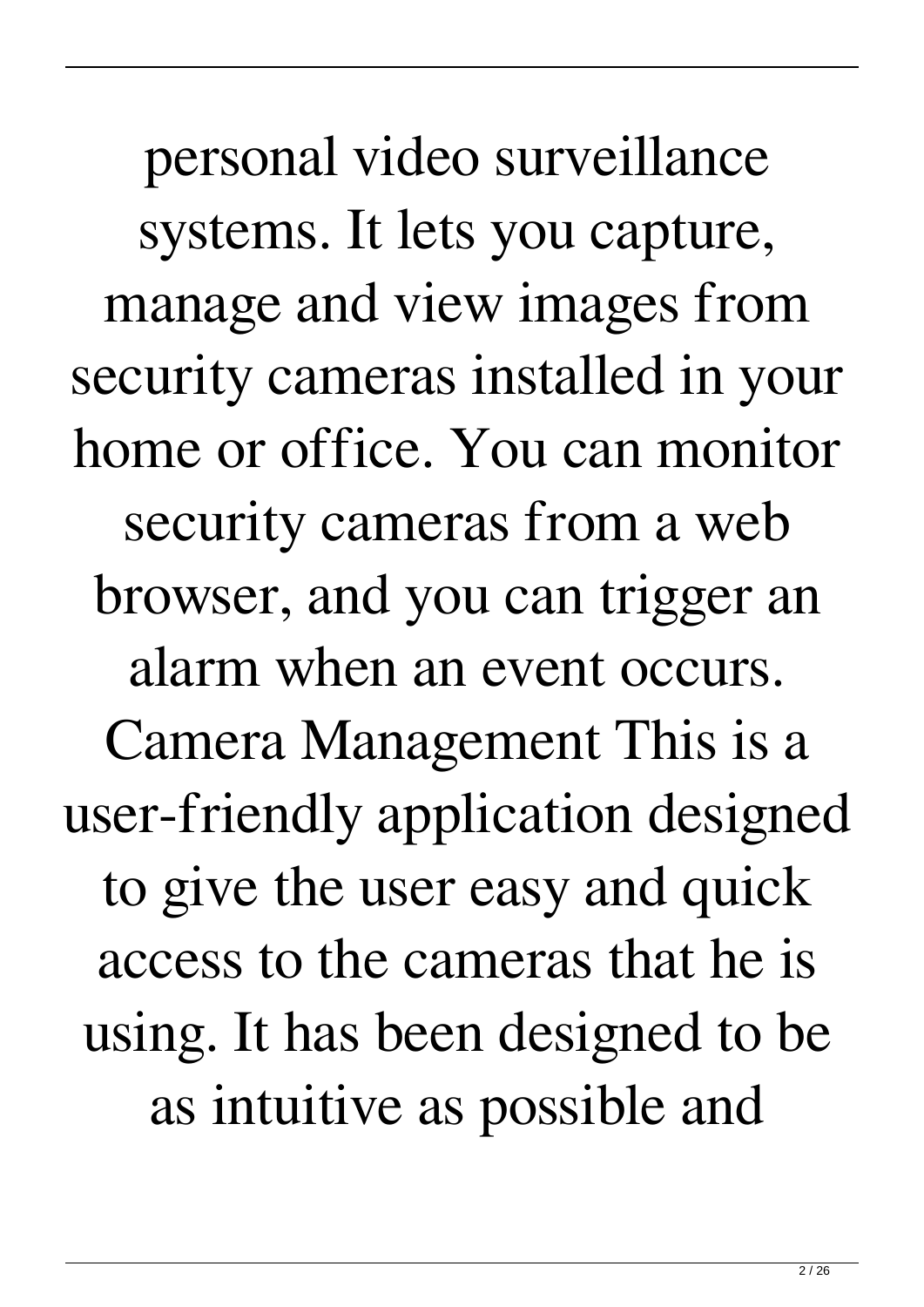requires no previous training to use. The user can see a list of all the cameras that he has installed in his computer and can capture images and videos from the cameras. He can also view the recordings of the cameras and also set a schedule for the recording. \* Capture Video \* View recordings \* Trigger Alarms This application can also be used to remotely manage your security cameras. In order to do this, you will need to install a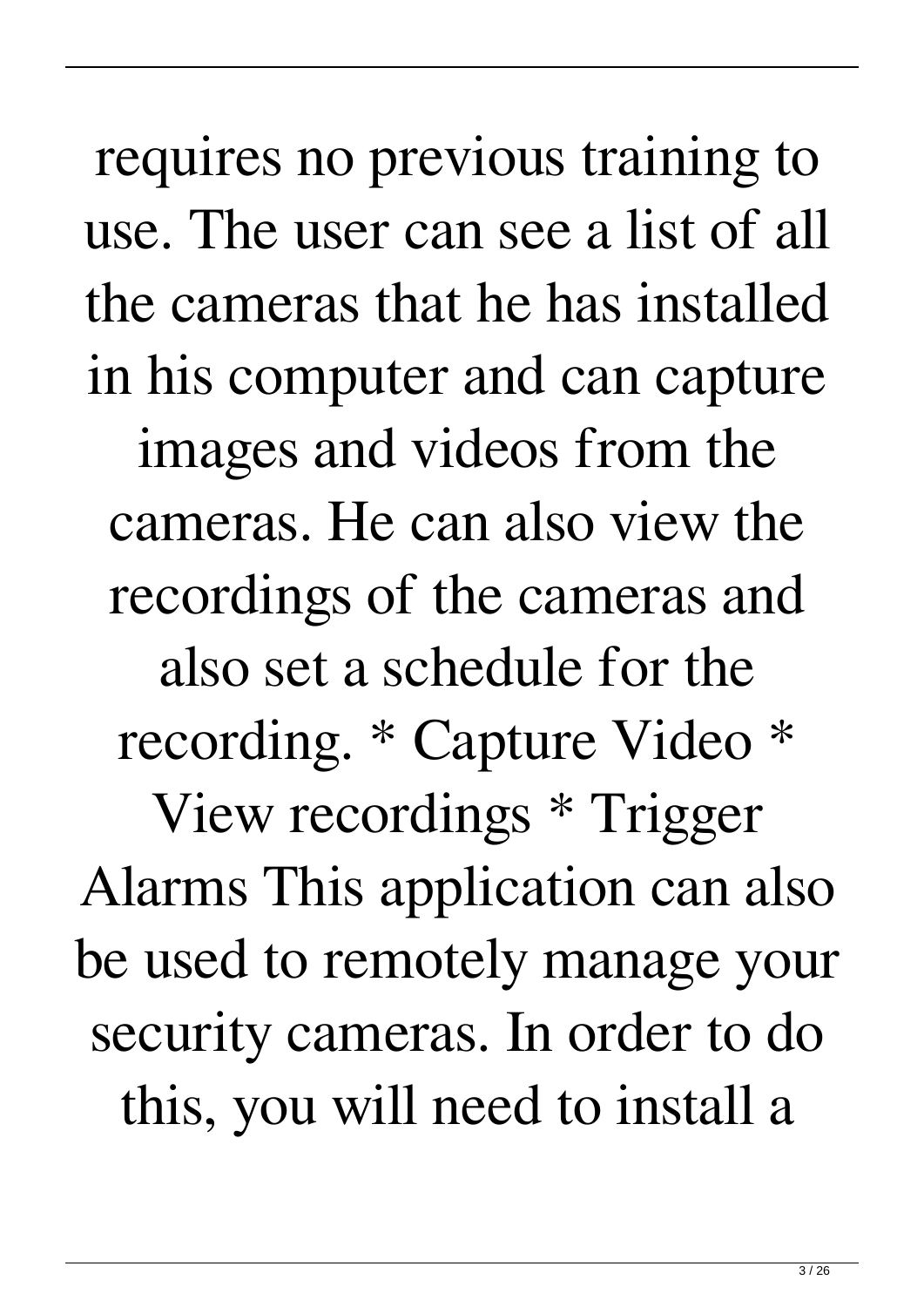device with an internet connection at your desired surveillance site, and then connect your web browser to it. \* Remote View \* Remote Control This application enables you to remotely control your camera. It can be accessed through an internet browser which in turn will allow you to access all the camera's images remotely. \* Go Live \* Go Back Live It is possible to configure this application to go live or to go back live. You can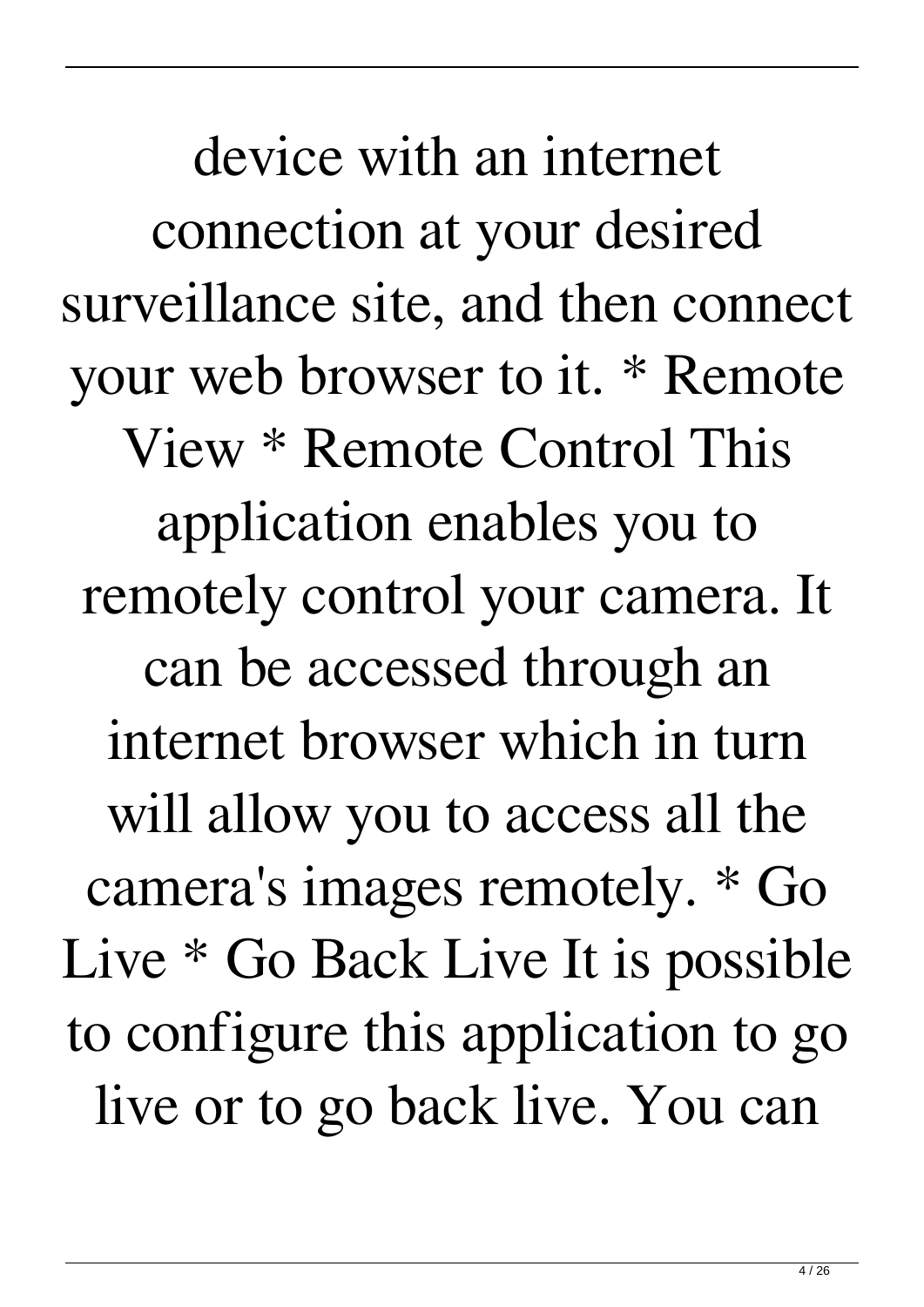also configure it to record for only one day, one week or one month. \* Record Schedule \* View Schedule \* Trigger Alarm It is possible to configure the application to trigger an alarm when a certain event occurs. For instance, you can configure it to trigger an alarm when you receive a phone call, when a person enters a specific area or when your computer's screen is turned on or off. Download and install it StarDot NetMonitor Disclaimer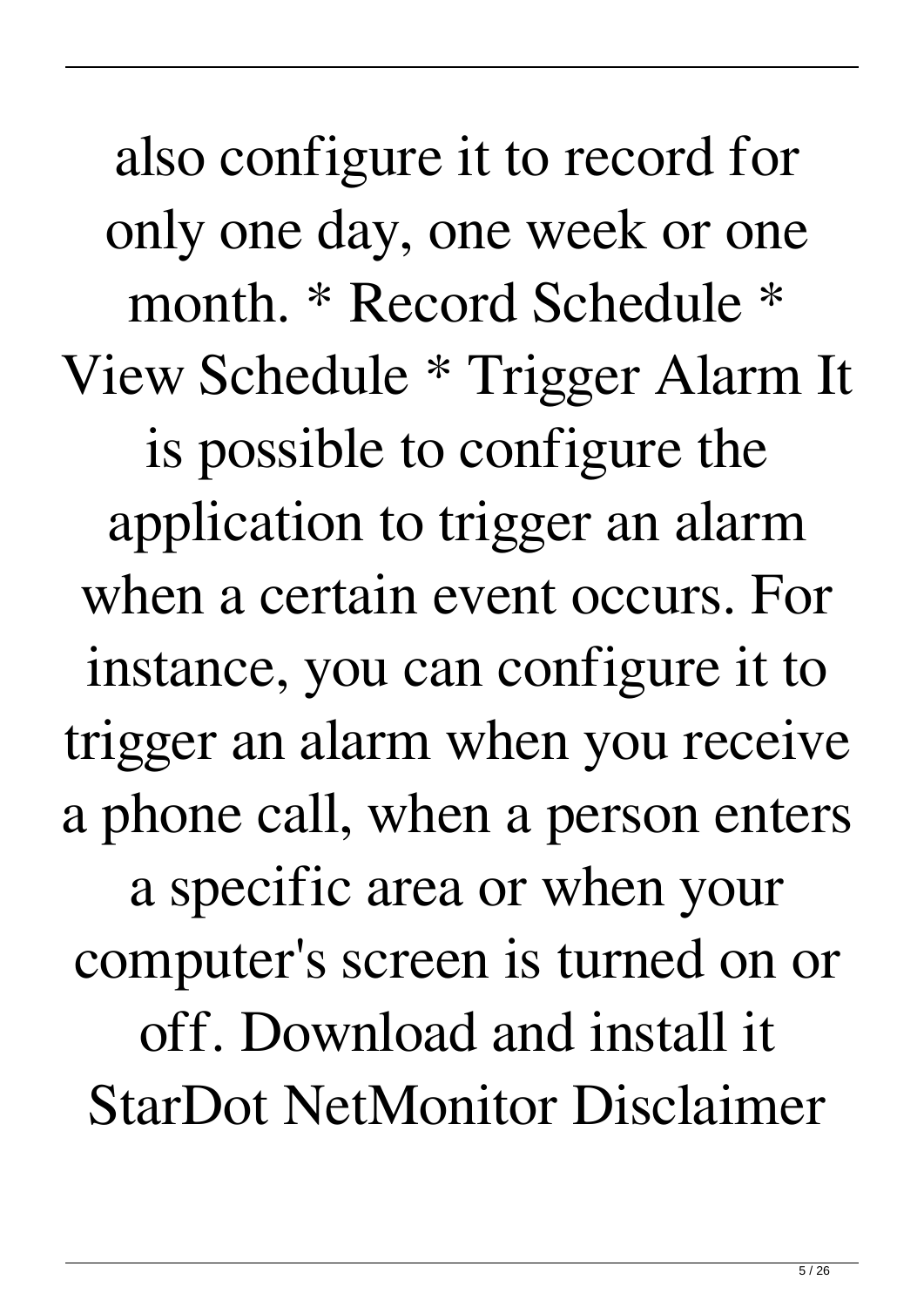This is a free, fully functional program. This application is in no way sponsored, endorsed or affiliated with the StarDot company. The StarDot company is not responsible for this application or its content. ---------

------------------- More like

**StarDot NetMonitor License Keygen For Windows (Latest)**

----------------------------------------

KEYMACRO is a Java-based program for extracting data from Microsoft<sup>®</sup> Windows<sup>®</sup> registry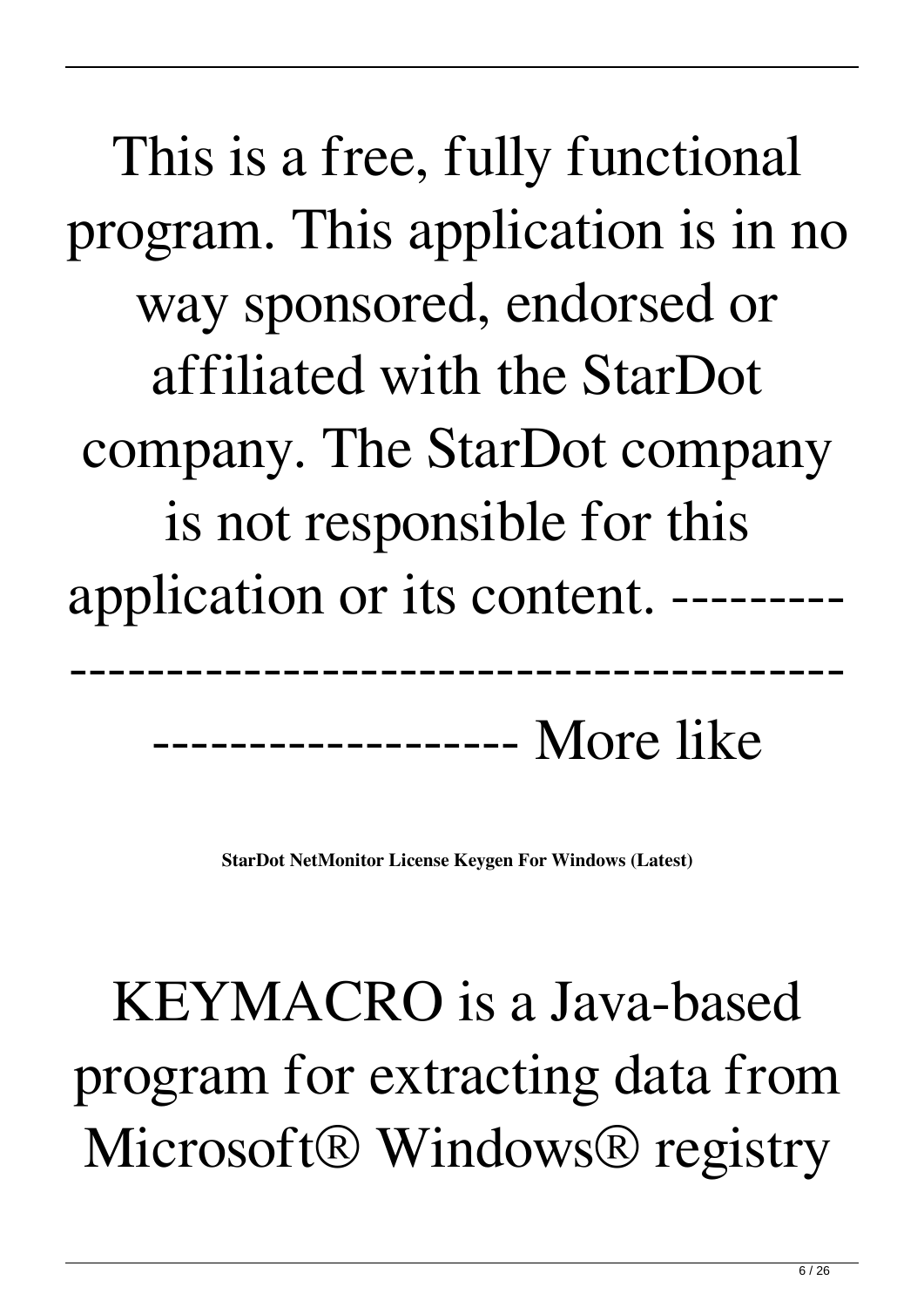keys. It helps you discover sensitive information, such as account names, passwords and other information stored within various registry keys. DIGEST Key If you are using Windows® with Advanced Security features enabled, then you are probably familiar with the concept of Data Execution Prevention, which prevents malicious programs from modifying sensitive information. That being said, the most common way for viruses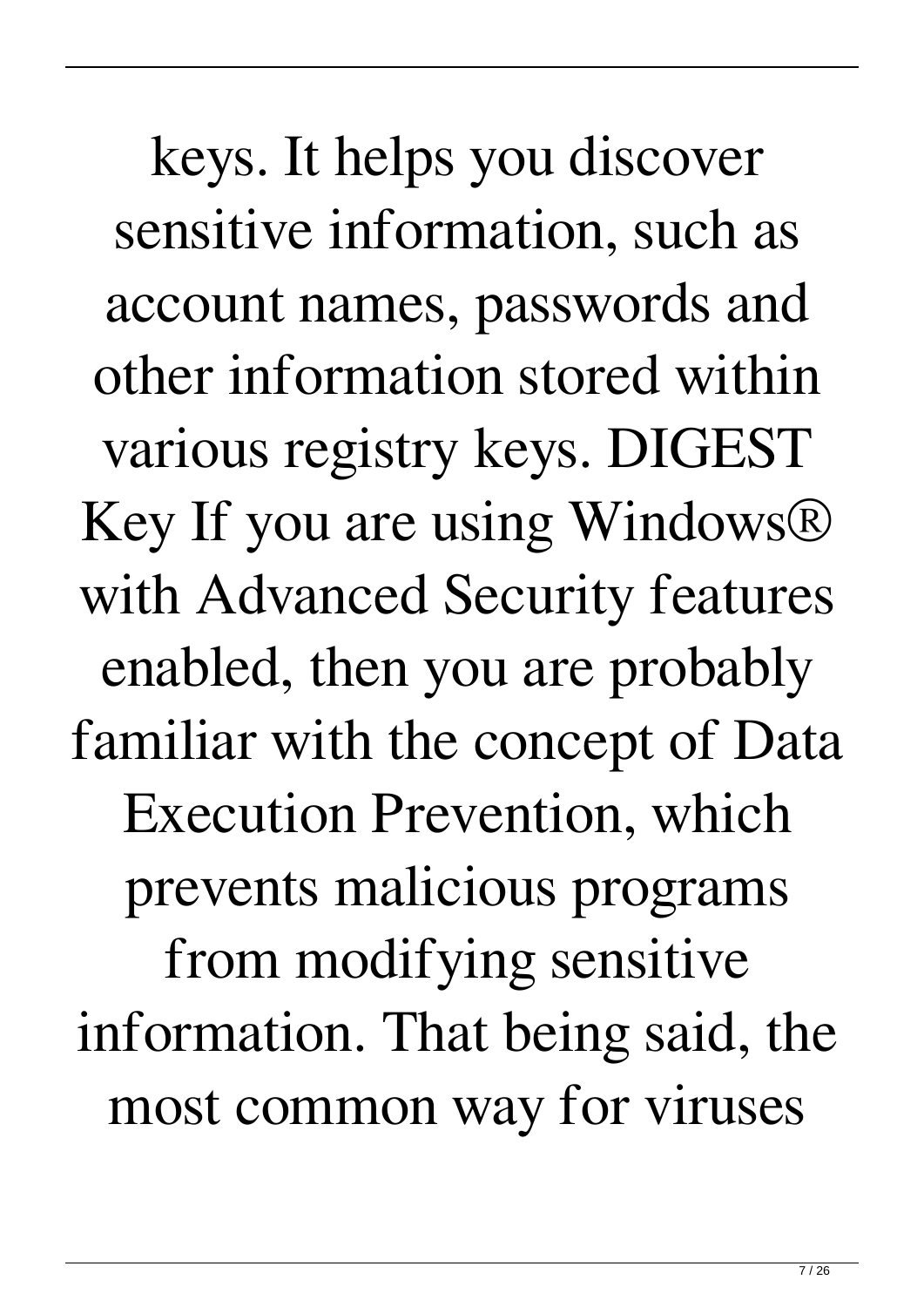and other malicious programs to infiltrate your operating system is through the registry itself. Various programs are able to use registry keys to store sensitive information, and if you do not use any security protection, then it is almost guaranteed that a virus will access this information. Simple to use You do not have to be a computer expert to operate KEYMACRO. It provides a comprehensive and helpful user interface, which enables you to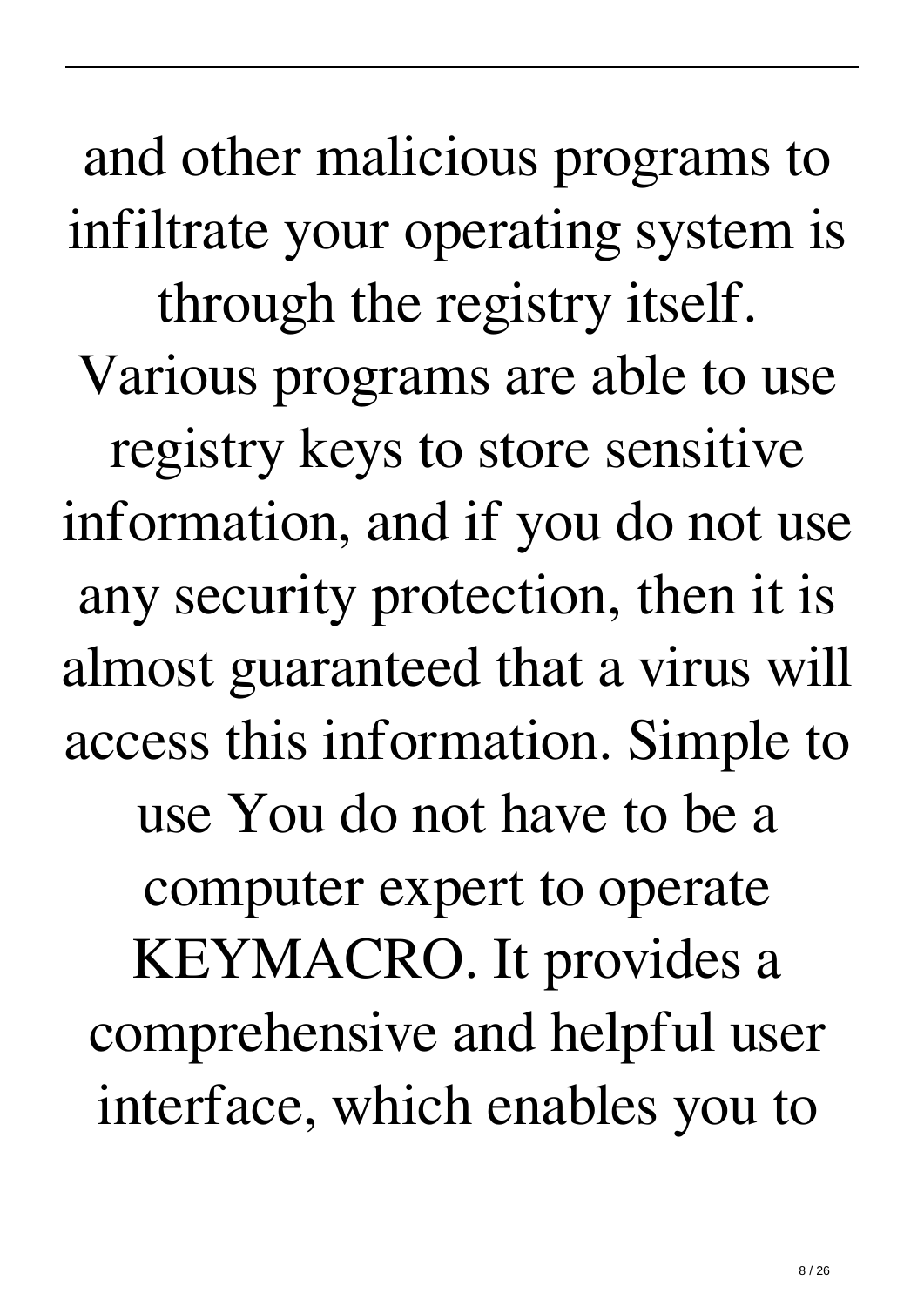perform various registry data extraction tasks, such as accessing detailed information or, more often, exporting the data to a comma-separated value (CSV) file. Useful features This software also features some useful features that are worth mentioning. First, it can work with various Microsoft<sup>®</sup> Windows® operating systems, including Vista® and Windows® 7. No software installation required Another great feature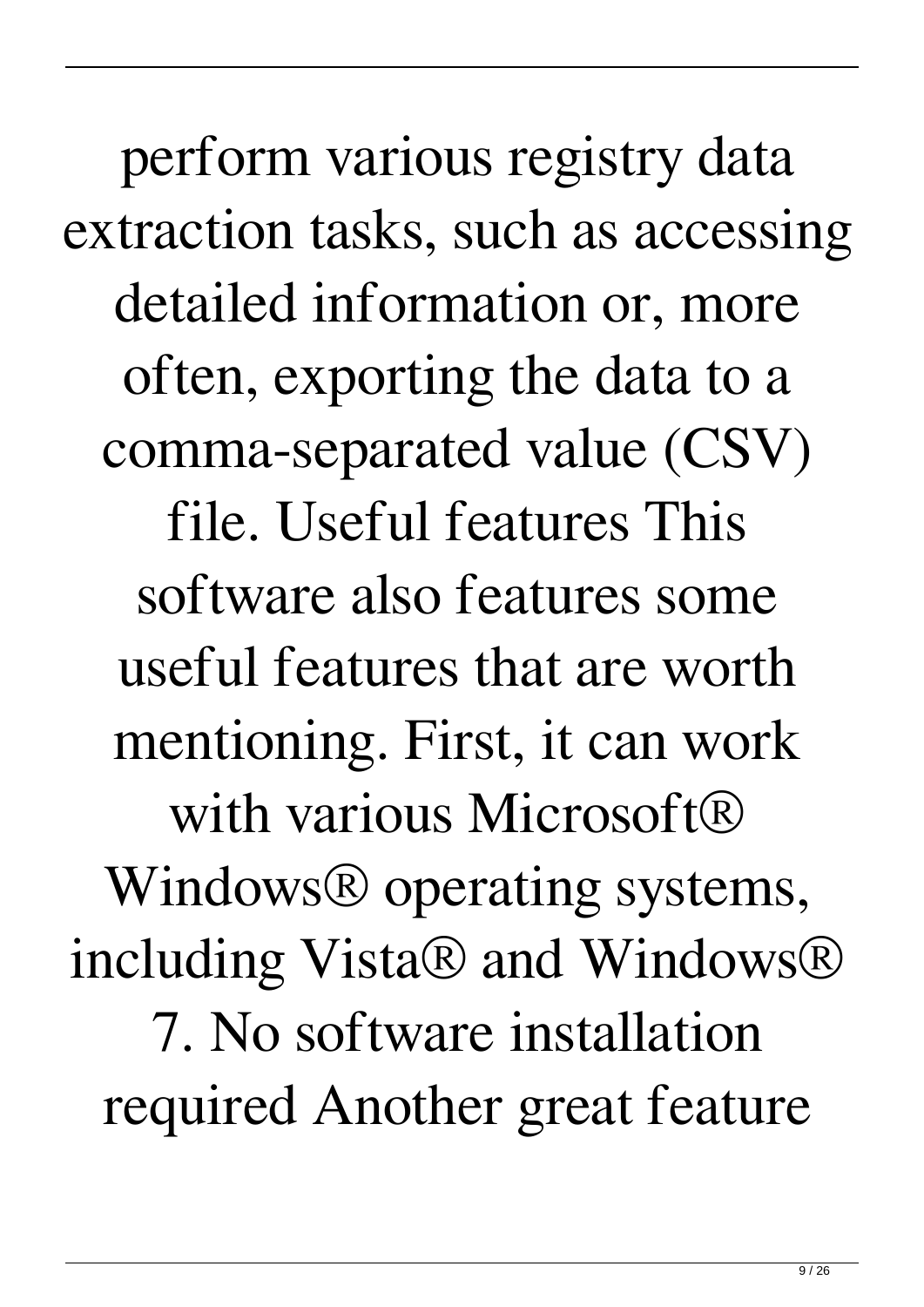that KEYMACRO offers is that it can work with different types of registry keys, without requiring you to download any additional software. It is compatible with various Windows® versions Additionally, this program can access a variety of registry keys, such as CLSIDs, CLSIDs subkeys, Windows® Tasks, GID's, Group Policy Objects, Local Users & Groups, General and Users, Local and System, ACLs, ACLs subkeys, LSA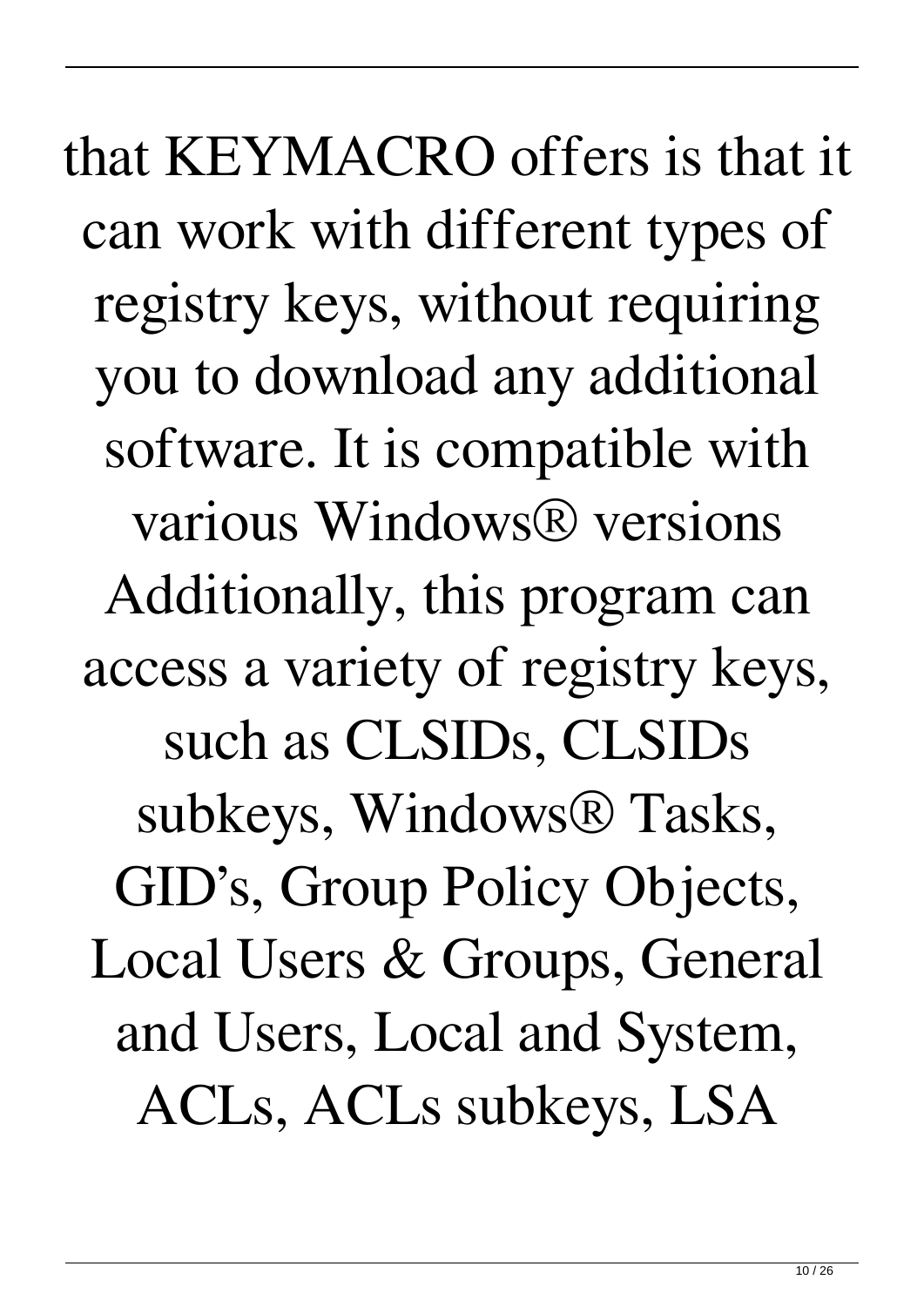Objects, DSPolicy, SAPolicy, GPP Objects and Group Policy Objects subkeys. KEYMACRO Requirements: KEYMACRO can be used on Microsoft<sup>®</sup> Windows® XP, Vista®, Windows<sup>®</sup> 7 and above, running 32-bit or 64-bit editions. Recommended programs KEYMACRO does not have a comprehensive manual, but it provides you with some useful online help, in the form of Help|Topic number topic name.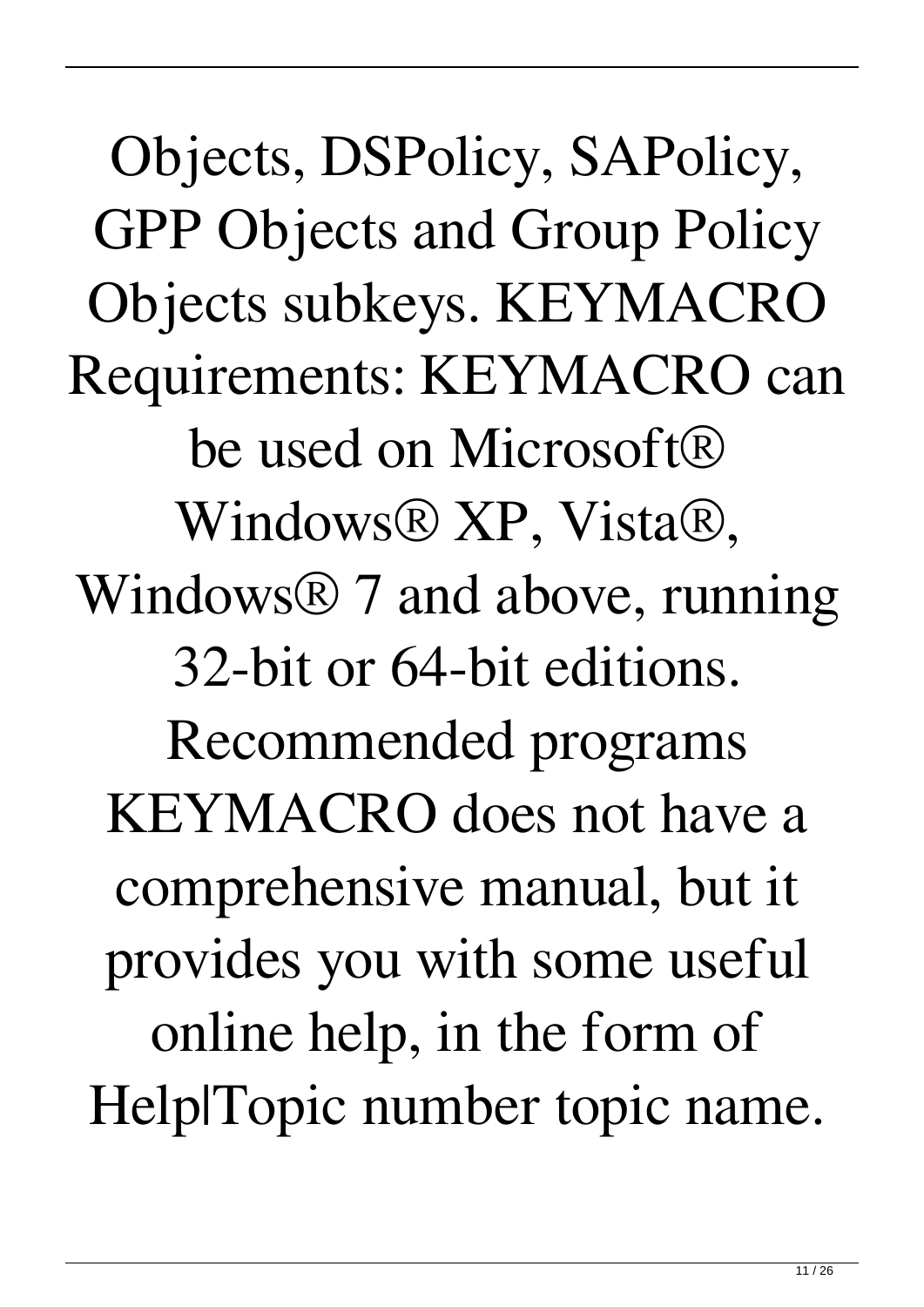However, there are no manuals for all the Windows® registry keys you can access using this program, which may not be available on the Internet. MikroTik RouterOS Configuration Utility Review Troubleshooting Tips for your 81e310abbf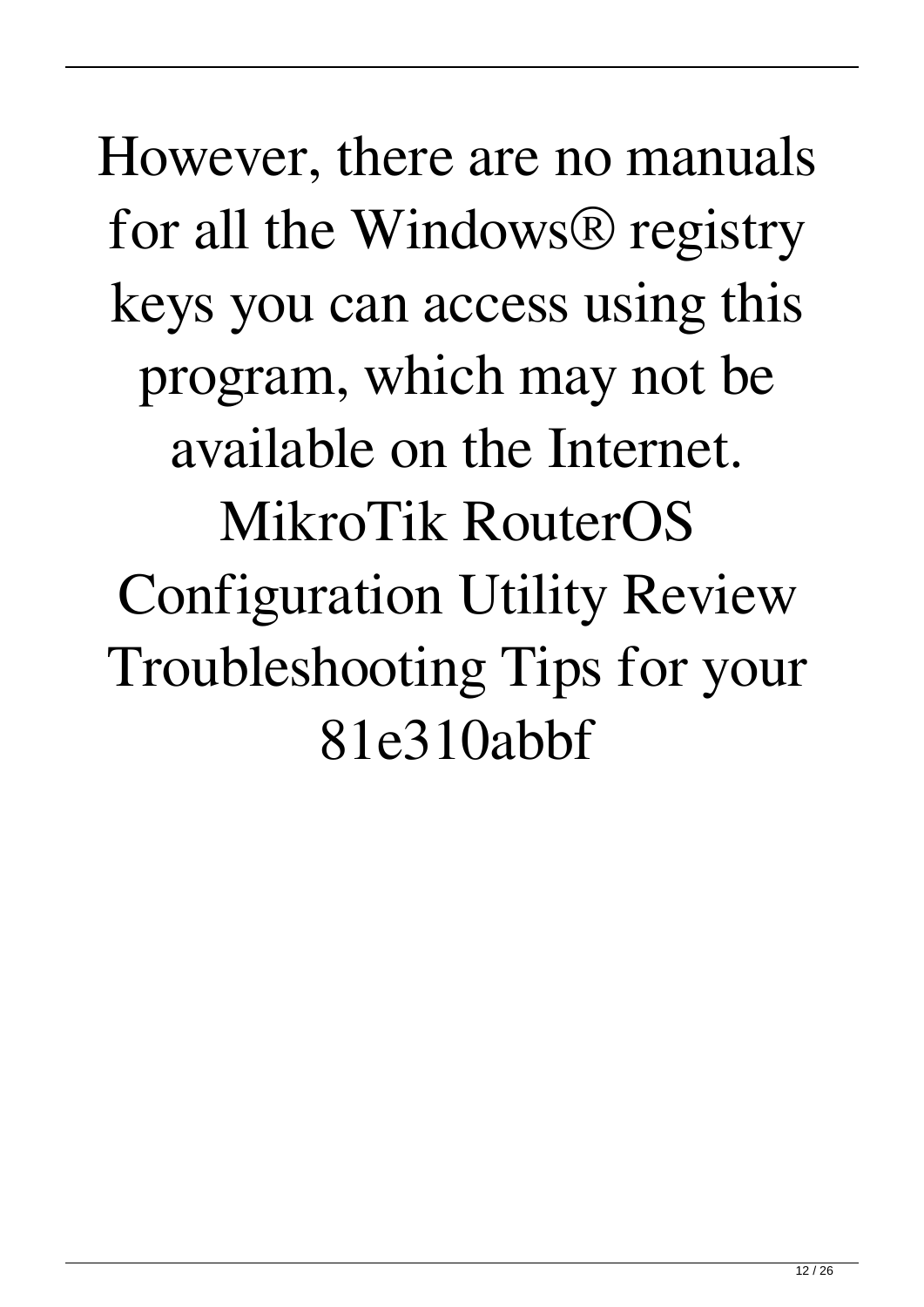A video surveillance system enables users to view the inside and outside of a location, remotely via computer or mobile device, in real time. A wide range of devices exist on the market, from wireless cameras to video surveillance systems that use IP camera devices. StarDot IP Network Cameras are professional-quality wireless network cameras. They can be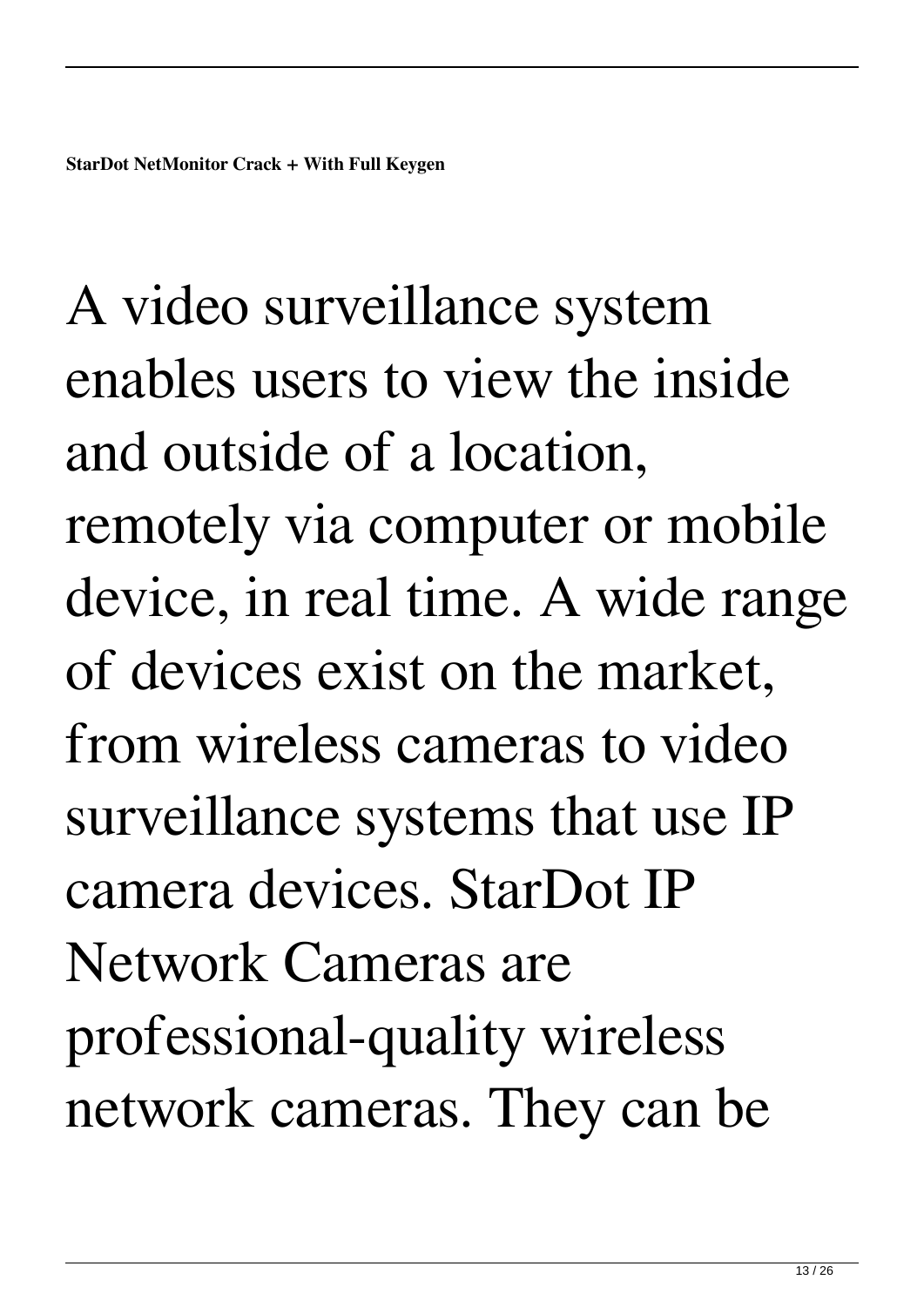used in places that are not suitable for traditional IP cameras. StarDot NetMonitor is a software solution that enables you to easily set up, manage and monitor your StarDot IP Network Camera from one central location. You can remotely view a network camera from any computer or mobile device that is connected to the internet using the StarDot NetMonitor application. The system can be used to create and manage recording schedules for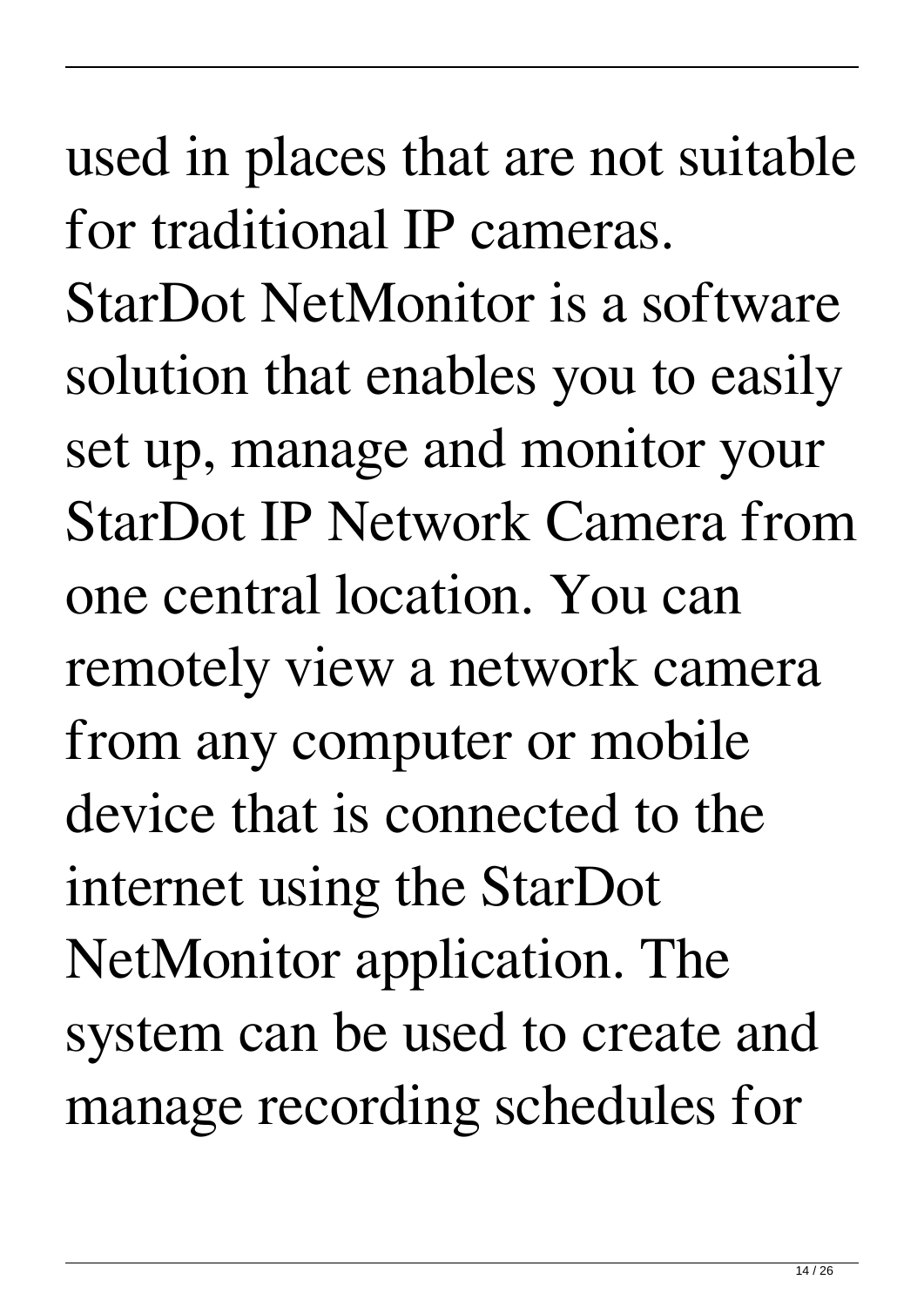the camera as well as for the ability to record video for a predetermined time. StarDot NetMonitor supports all StarDot IP cameras and it allows you to remotely view and configure them via the camera network. Version: 1.1.9 Vendor: StarDot Inc. ( System Requirements: The StarDot NetMonitor application is available for the following platforms and operating systems: Windows XP/Vista/7/8 (32 or 64-bit) Mac OS X 10.4 or later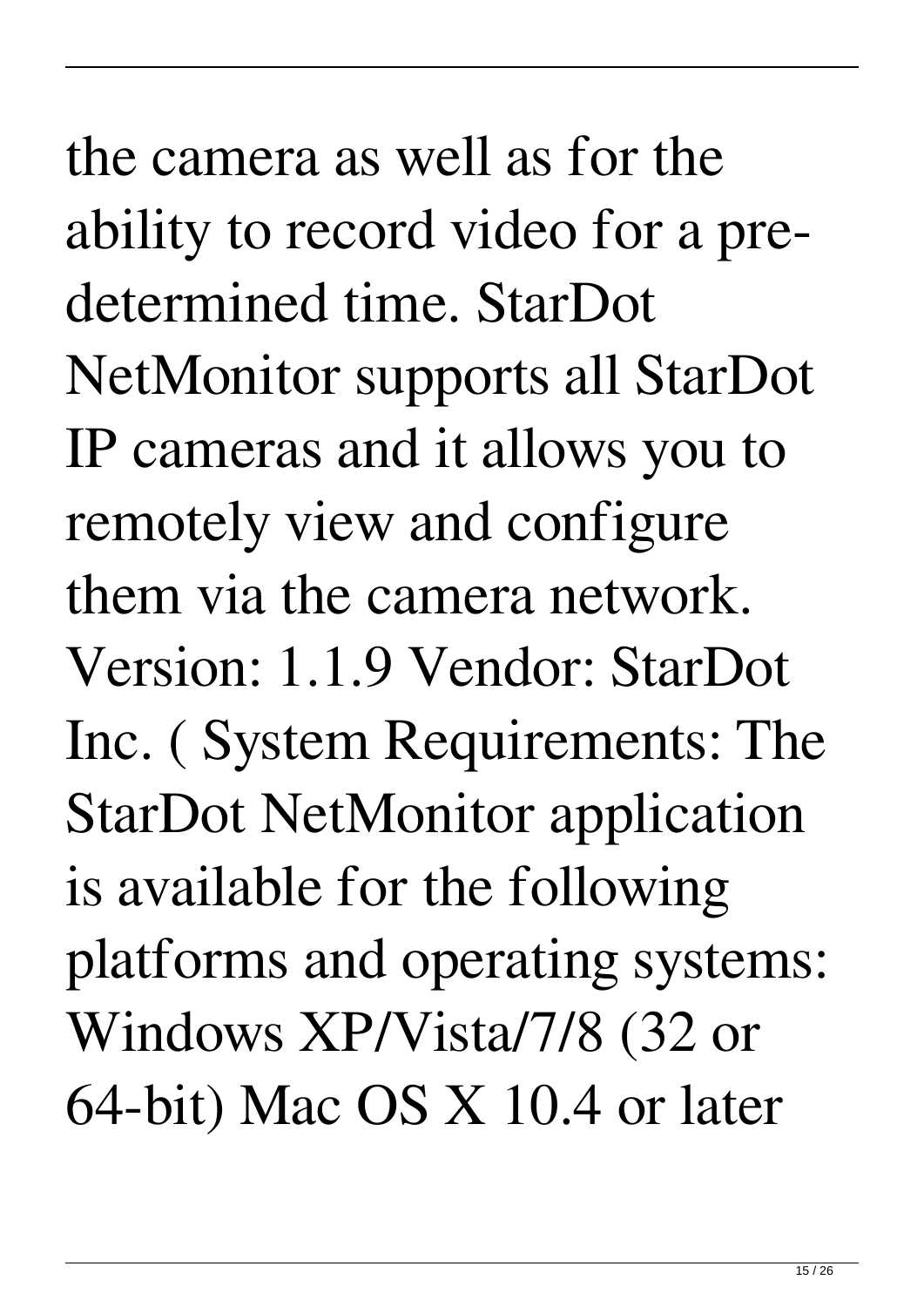Linux Source Code - License: StarDot NetMonitor is copyrighted, licensed and trademarked by StarDot Inc. and may not be redistributed or modified without prior written consent from StarDot. StarDot NetMonitor application is distributed as freeware and it can be used for free without any charge or without charge for maintenance and support. However, for a limited period of time the StarDot NetMonitor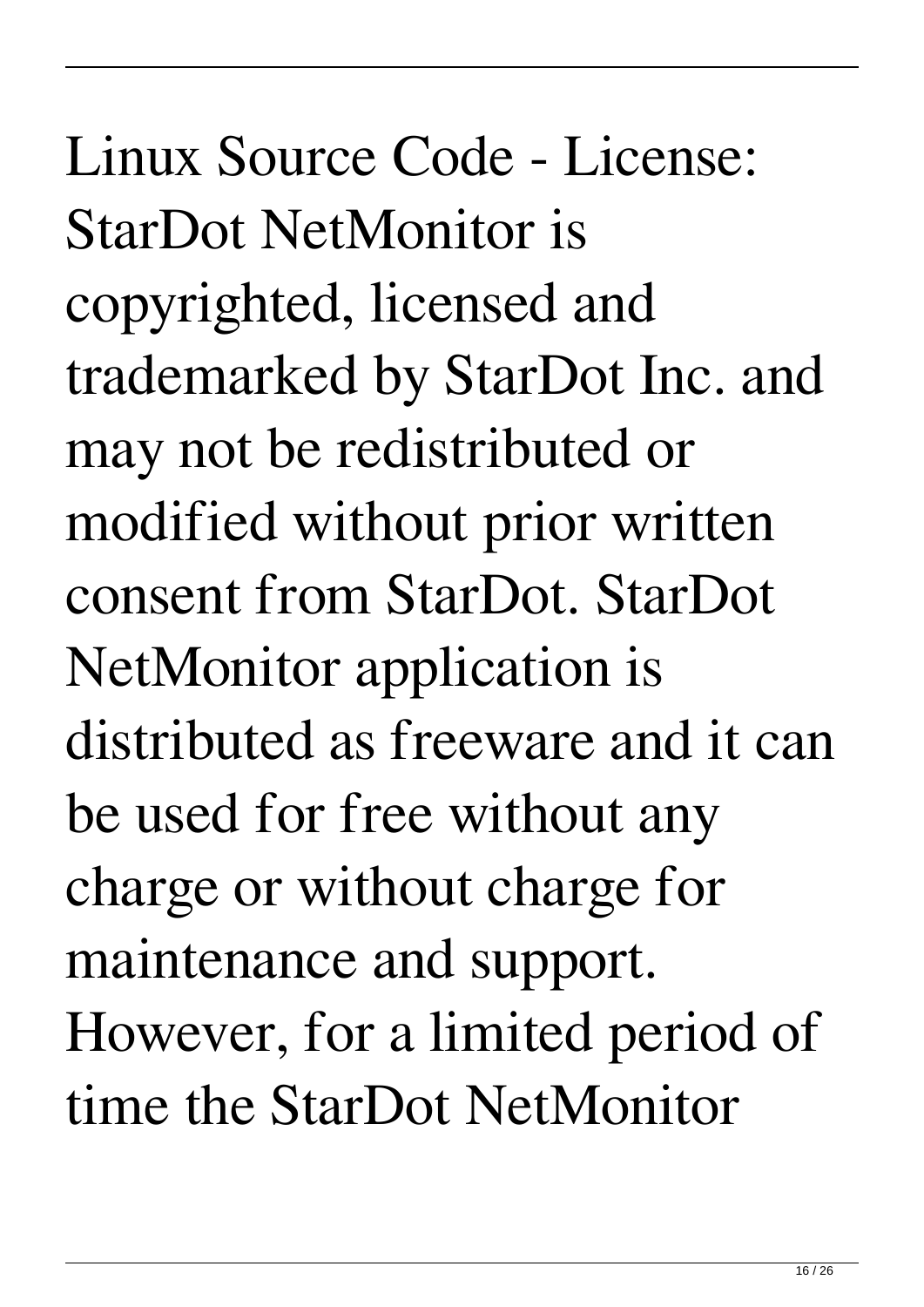application can be offered as a Lite version that limits the number of IP camera devices you can connect to a single IP address and also limits the number of simultaneous video streams that can be stored in the system. With the Lite version, you can purchase the StarDot NetMonitor application at the cost of the mentioned period of time you are allowed to use it, which is 5 minutes. Star

**What's New in the StarDot NetMonitor?**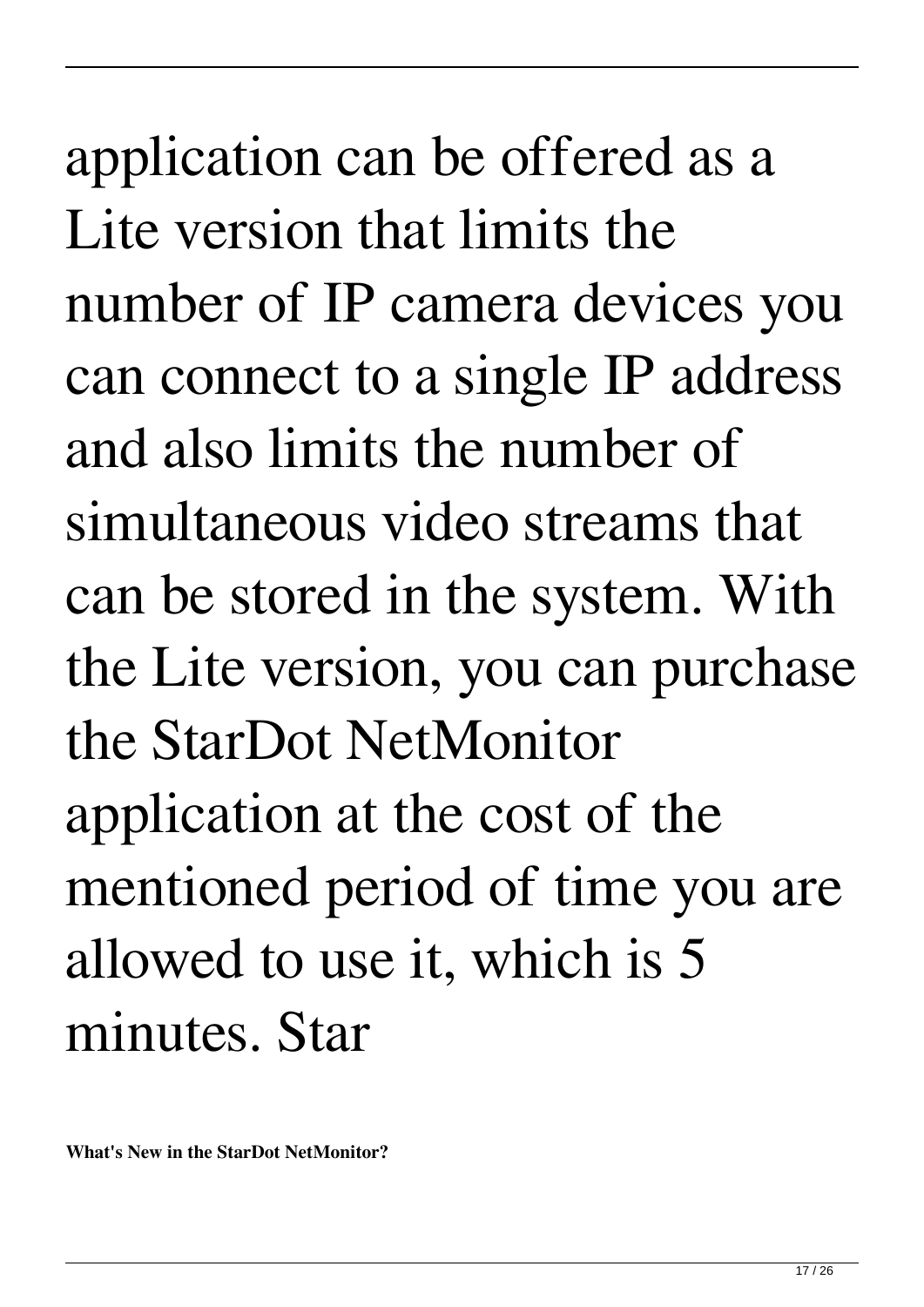# You don't need to have a

professional background to use this surveillance system. The software is intuitive and userfriendly. Simply take a look at its configuration menus and you will be able to change the operating parameters of your camera system without problems. StartDot NetMonitor application is an easy-to-use software that can help you set up and manage your personal video surveillance system. It includes a user-friendly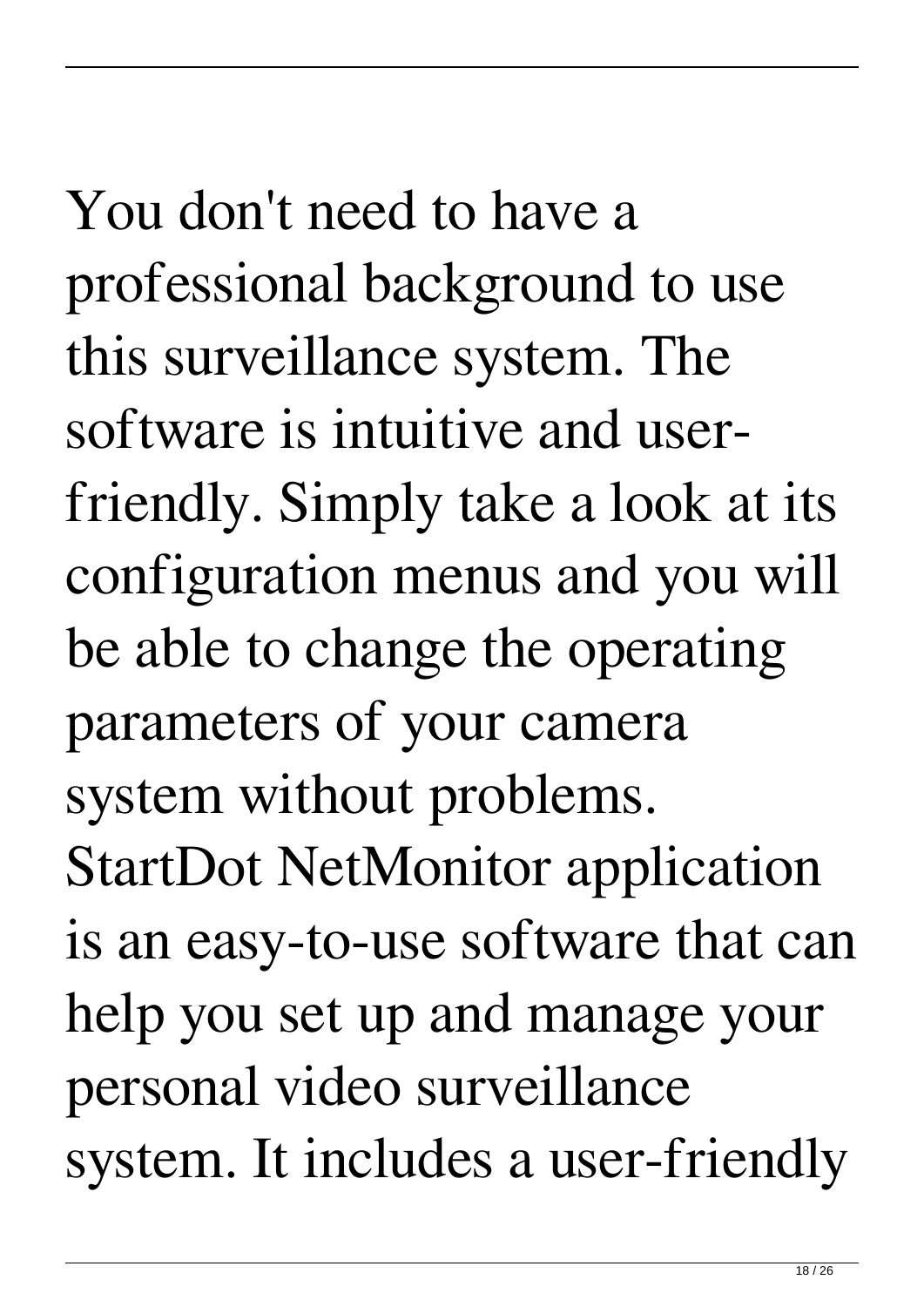interface, which enables you to control your video surveillance system in a very intuitive way. Top-quality video surveillance system StartDot NetMonitor is a well-developed application that includes a series of intuitive functions, which enable you to set up and manage your personal video surveillance system, among other tasks. It includes a userfriendly interface that comes with a clean layout and can be used for various purposes. User-friendly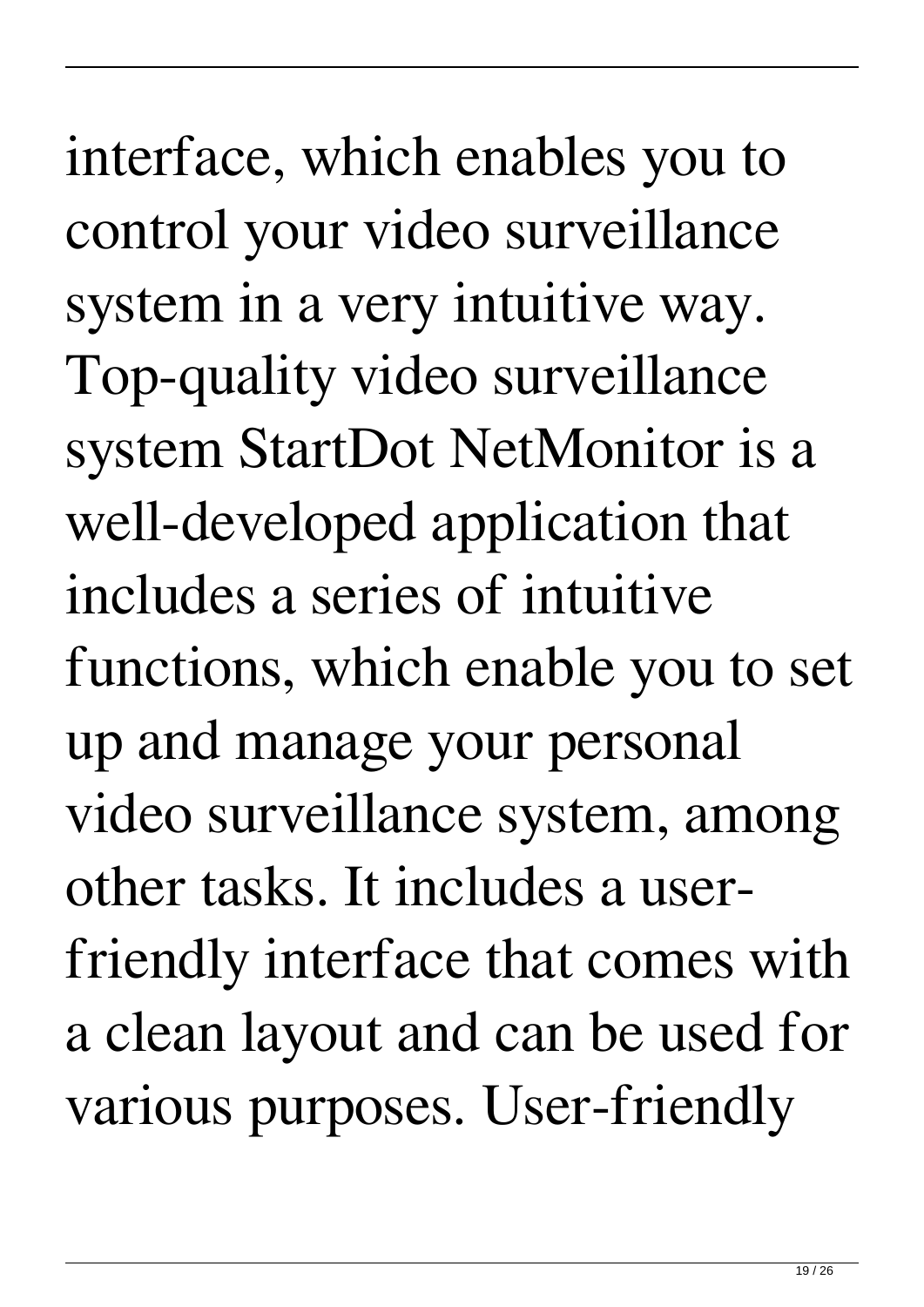interface This application features a clean layout that comes with a straightforward, wellorganized interface that can be used for various purposes. Various functionalities The StartDot NetMonitor software features a series of functionalities that include a user-friendly interface, which comes with a clean layout, the ability to add IP cameras to the system, the option to manage users, view your video surveillance system live or in a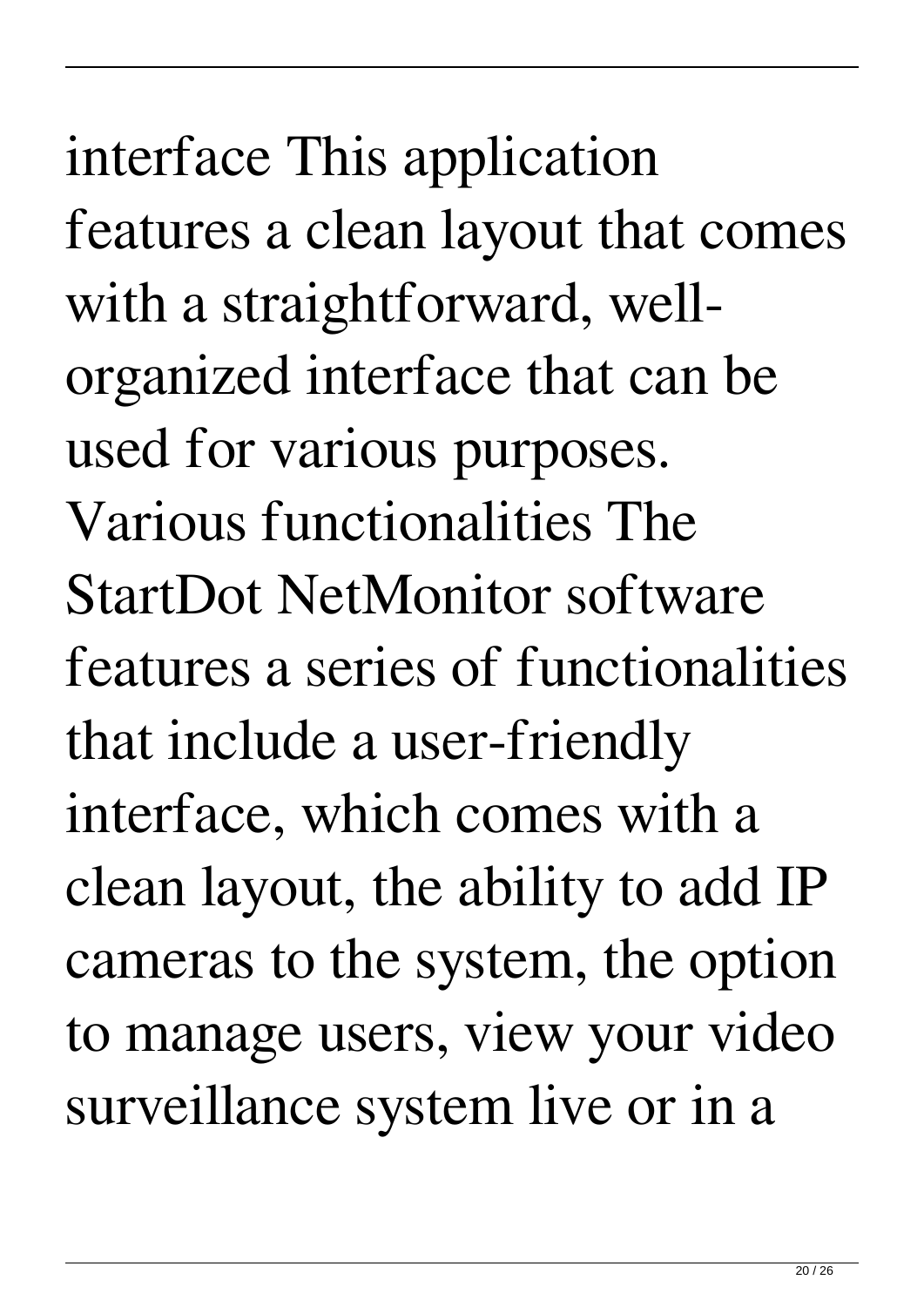playback mode, change video/image capture paths, modify settings of your cameras, schedule recording, create user profiles, modify video buffering values, set a pre-alarm record duration time and an alarm record duration time, choose the days and hours that the application should record. StartDot NetMonitor is a reliable software that can be used for various purposes. It is possible to view live or in a playback mode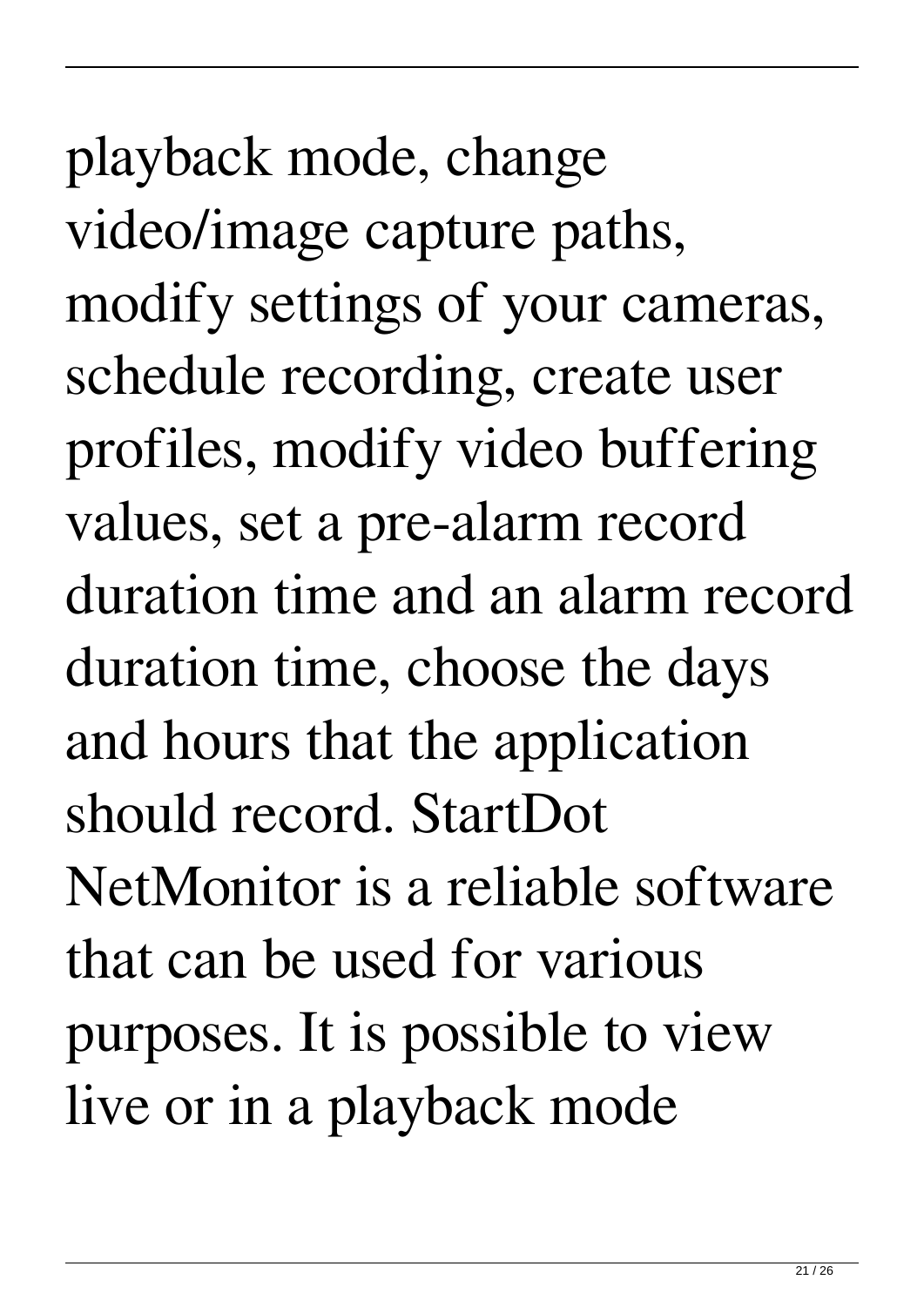StartDot NetMonitor is a reliable application that enables you to view your video surveillance system live or in a playback mode. It is possible to view your video surveillance system in a playback mode It is possible to view your video surveillance system in a playback mode. It is possible to view a video stream It is possible to view a video stream. It is possible to view live or in a playback mode It is possible to view live or in a playback mode.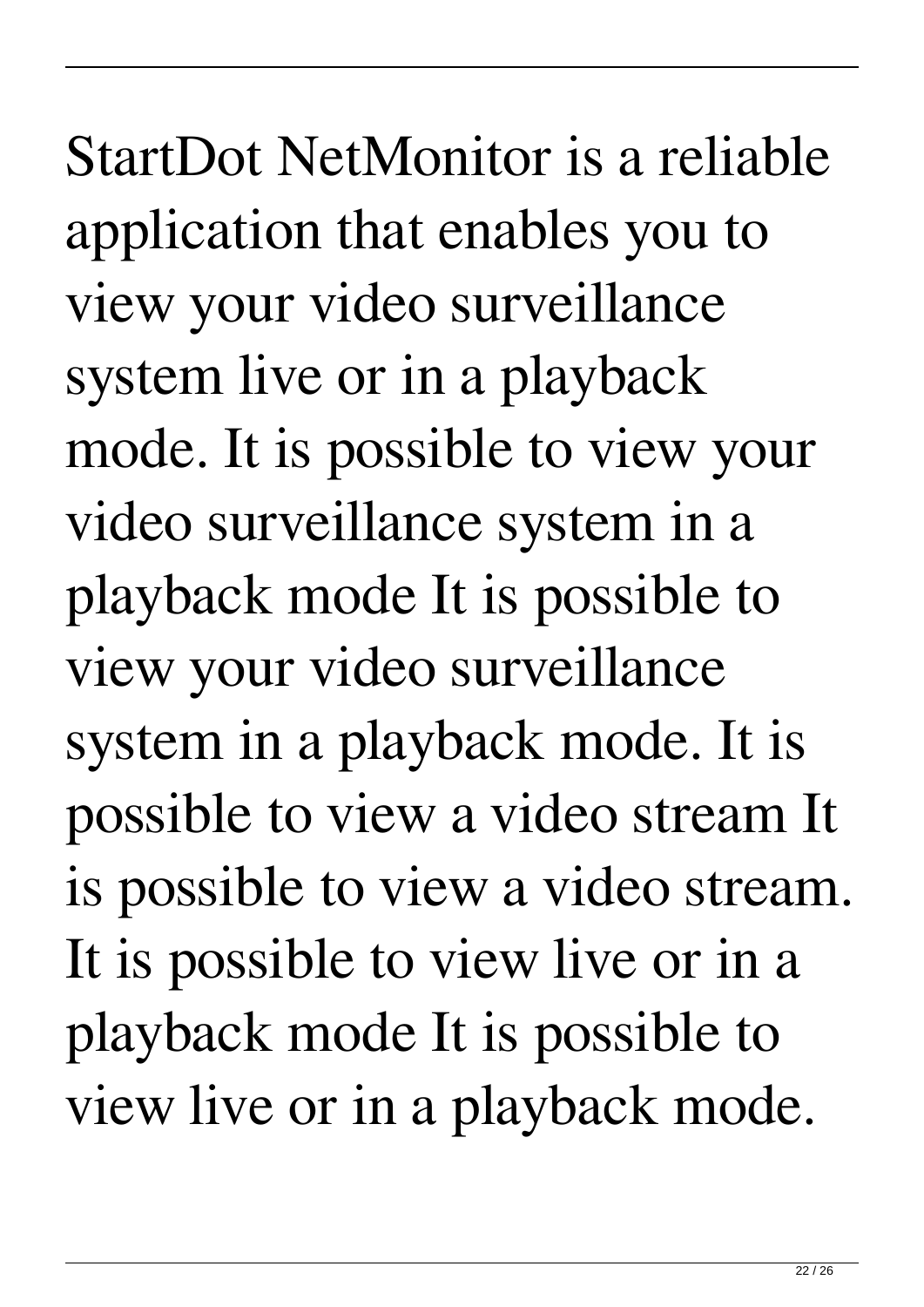It is possible to set pre-alarm record duration It is possible to set a pre-alarm record duration. It is possible to set alarm record duration It is possible to set an alarm record duration. It is possible to schedule recording It is possible to schedule recording. It is possible to set a video stream source It is possible to set a video stream source. It is possible to schedule recording It is possible to schedule recording. It is possible to view your video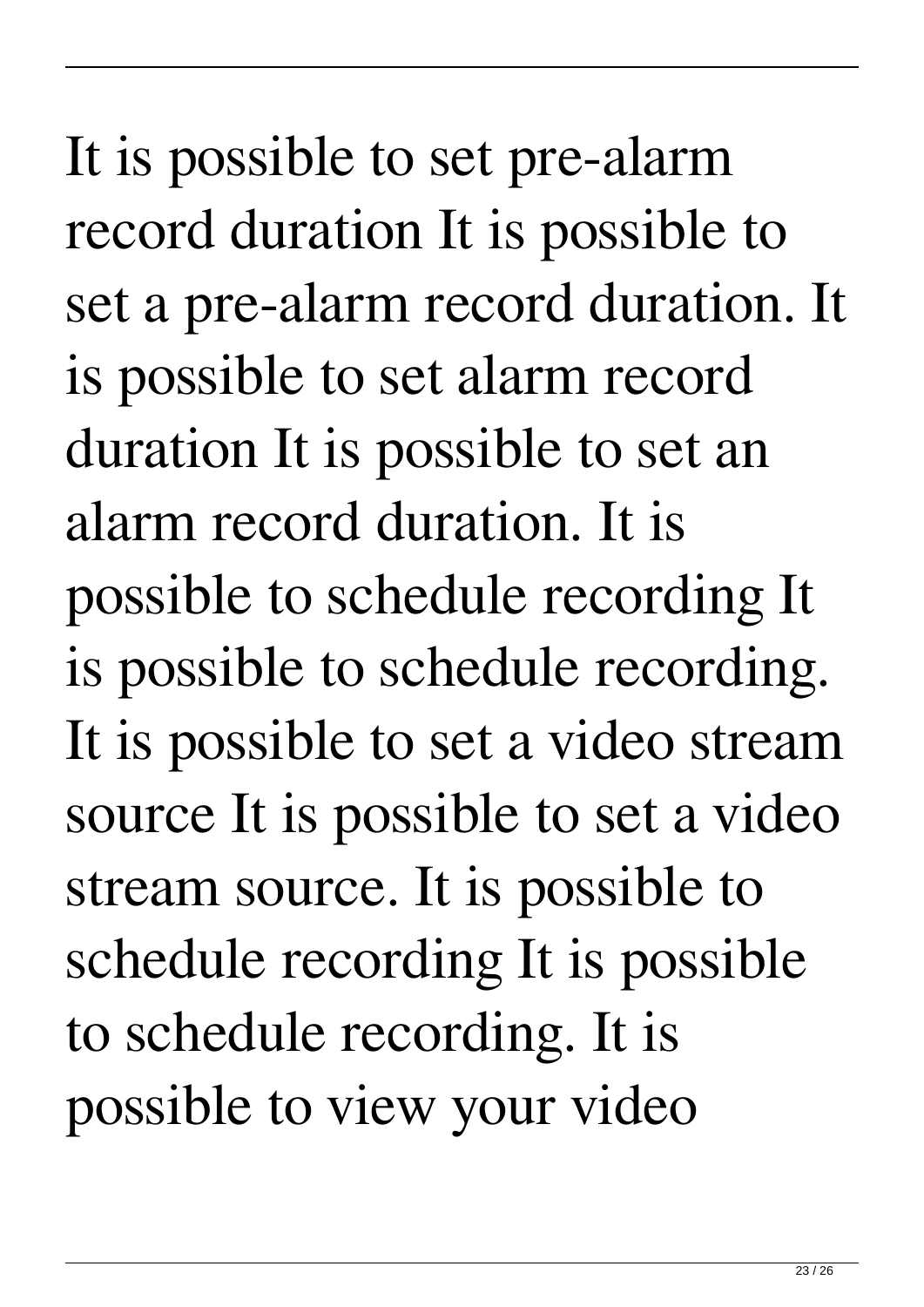### surveillance system It is possible to view your video surveillance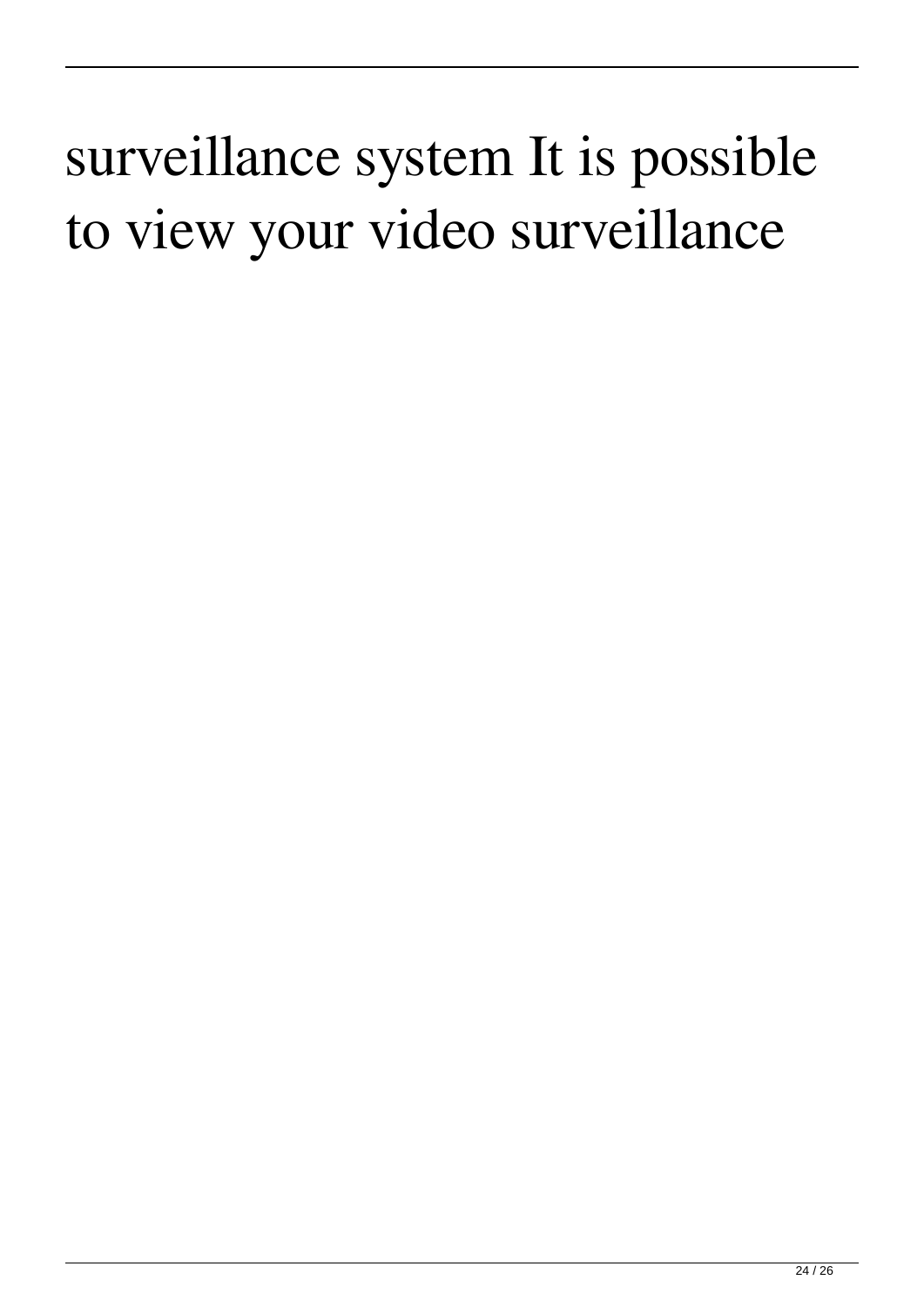- Windows 7, Windows 8 or Windows 10 (64-bit) - 2.8 GHz Processor - 4 GB RAM - 2 GB of free hard disk space - 1024 x 768 resolution display - DirectX 9 Compatible video card - PC hardware recommended: Asus Crosshair III Formula-Z, Sapphire HD 6870, Sapphire PurePower X1950GT, Sapphire Tri-X R9 290X, GIGABYTE X58A-UD7 \*AMD CrossFire /